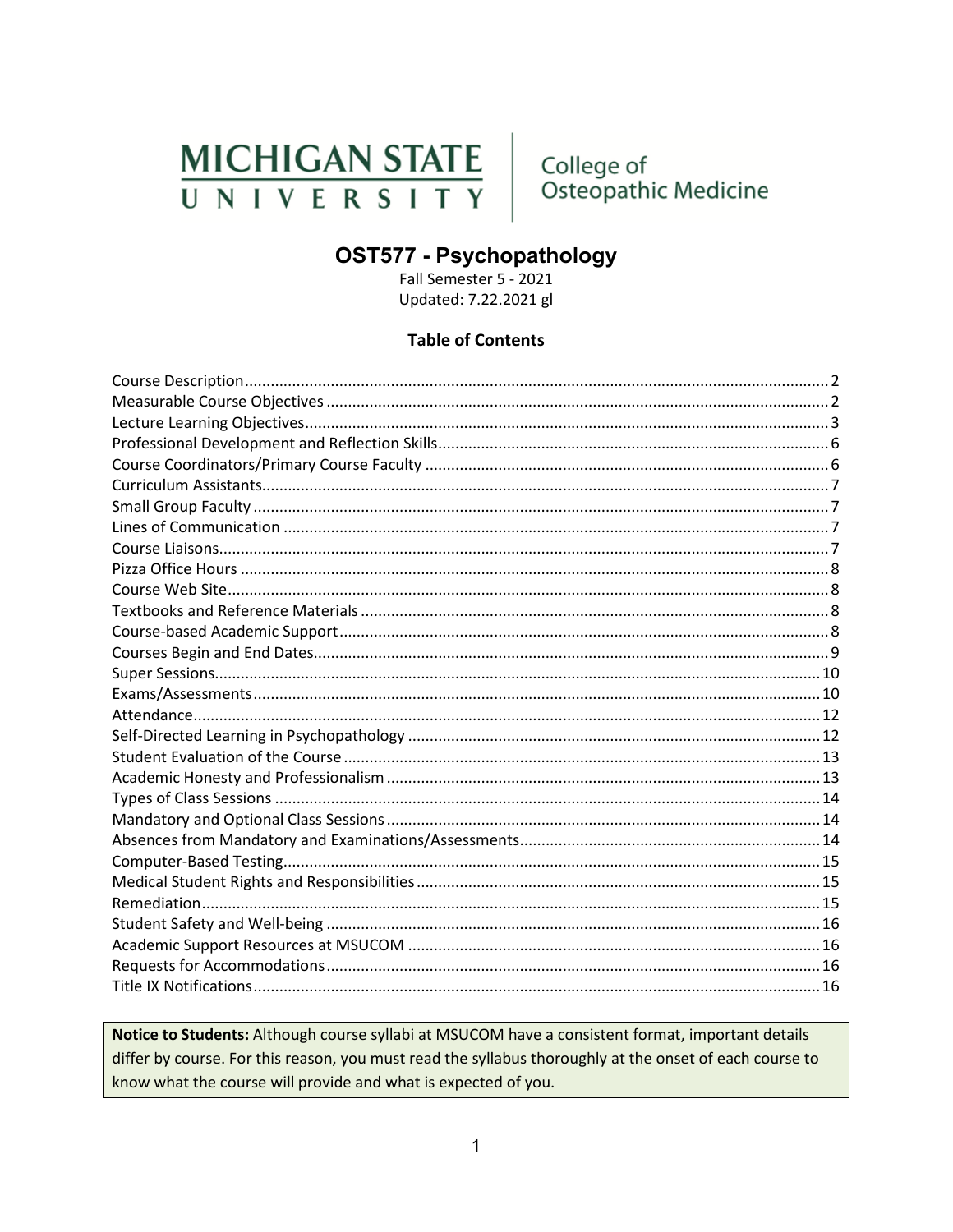# **Section 1 – Course Information**

### <span id="page-1-0"></span>**Course Description**

Psychopathology (OST 577) is a 2-credit hour course that provides students with an introduction to abnormal human behavior and psychopathology. An introduction to psychiatric and substance use disorder medicine, including diagnosis, assessment, and treatment will be undertaken.

# <span id="page-1-1"></span>**Measurable Course Objectives**

The American Osteopathic Association has identified osteopathic core competencies (OCC) essential for practice as a future osteopathic physician [\(reference\)](https://www.aacom.org/docs/default-source/core-competencies/corecompetencyreport2012.pdf?sfvrsn=4). These are embedded throughout programmatic objectives and curriculum. The curricular structure also encourages proficiency in the Core Entrustable Professional Activities (EPAs) for Entering Residency as defined by the Association of American Medical Colleges to help build toward that future phase of the journey toward medical practice [\(reference\)](https://store.aamc.org/downloadable/download/sample/sample_id/66/). By the end of this specific course, learners should be able to achieve the following objectives within each competency domain indicated:

### **Medical Knowledge**

- 1. Explore common psychiatric/behavioral presentations that intersect with clinical disciplines. *(Clinical Science - Psychiatry/Behavioral, Clinical Science - Family, Clinical Science - Internal, Clinical Science - Pediatrics, Clinical Science - Geriatrics, Clinical Science - Emergency, Clinical Science - Neurology, etc.)*
- 2. Examine the physiologic basis of health and the pathophysiologic basis of disease through selected psychiatric/behavioral clinical presentations, such as mood disorders, somatic disorders, eating disorders, addictions, psychotic disorders, dementia, etc. *(Biomedical Science - Pathology/Pathophysiology)*
- 3. Provide examples of the social, cultural, and environmental issues that may be associated with psychiatric/behavioral clinical presentations. *(Biomedical Science - Biopsychosocial)*
- 4. Explain the rationale for recommending drugs, vaccines, and nutritional factors for the management and treatment of common psychiatric/behavioral disorders, considering the mechanism of action, indications, contraindications, and side effects of each intervention. *(Biomedical Science - Pharmacology)*

#### **Patient Care and Procedural Skills**

- 1. Practice gathering accurate, essential data from all sources, including the patient, secondary sources, medical records, and physical examination (including osteopathic principles) for selected psychiatric/behavioral clinical presentations. *(Data Gathering - EPA 1)*
- 2. Practice formulating a differential diagnosis for selected psychiatric/behavioral clinical presentations, prioritizing diagnoses appropriately based on the patient evaluation and epidemiologic data. *(Differential Diagnosis - EPA 2)*
- 3. Practice developing an evidence-based, cost-effective, patient-centered care plan to assess and manage selected psychiatric/behavioral clinical presentations such as anxiety, depression, grief, PTSD, BPD, anorexia nervosa, bulimia, sexual dysfunction, postpartum depression, delirium, etc. *(Treatment/Management - EPA 4)*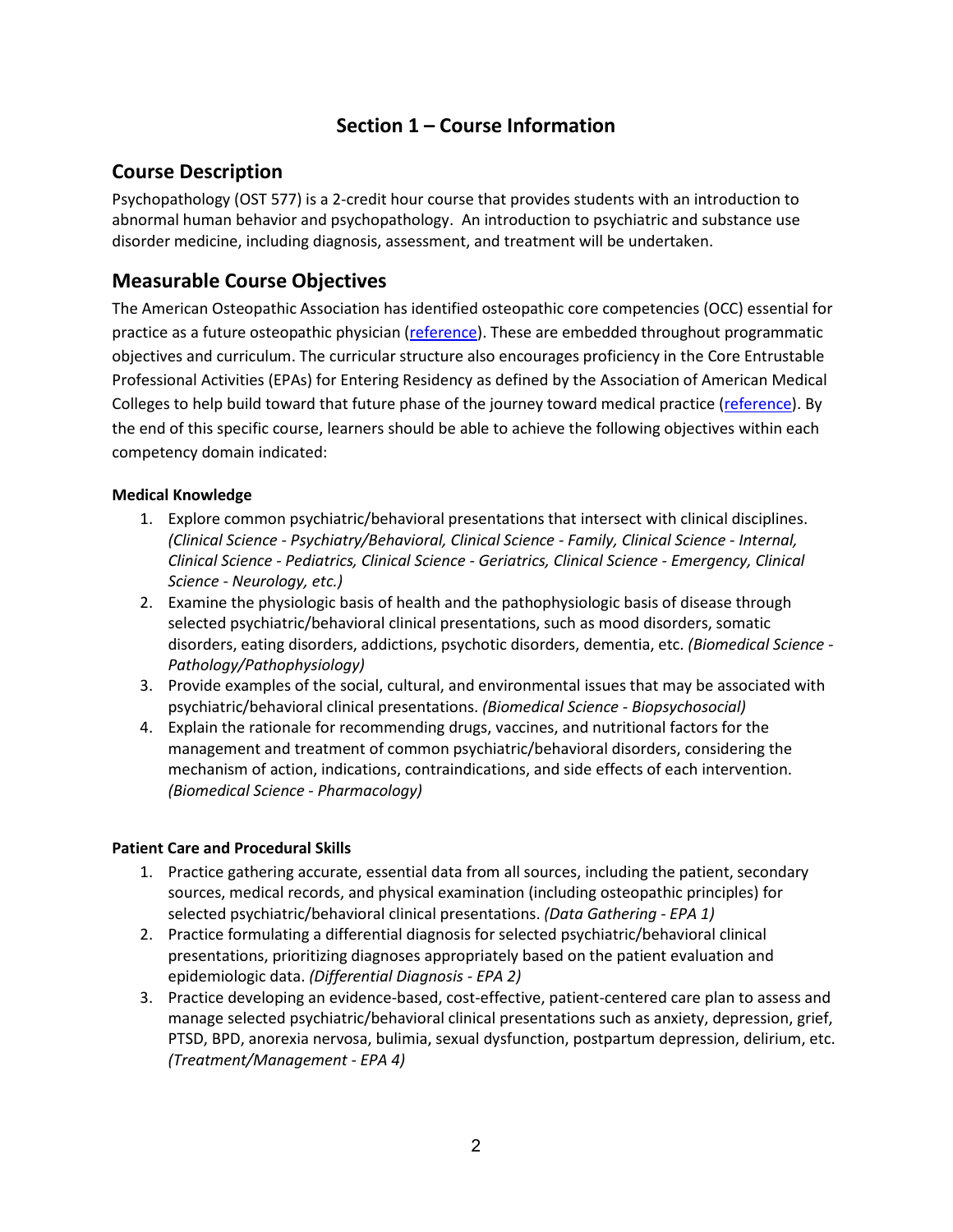# <span id="page-2-0"></span>**Lecture Learning Objectives**

### **Orientation**

- 1. Describe the *DSM* and how it is utilized in psychiatric care.
- 2. Compare and contrast psychiatry with other fields of medicine.

#### **Depression**

- 3. Identify symptoms of major depression, persistent depressive disorder, and disruptive mood dysregulation disorder.
- 4. Describe the work up and treatments for major depression, persistent depressive disorder and disruptive mood dysregulation disorder.
- 5. Describe risk factors and the safety assessment for suicidal and homicidal ideation, including implementation of treatment and safety measures.

#### **Anxiety**

6. Describe anxiety disorders, especially panic, generalized anxiety, social phobia, and obsessivecompulsive disorders, and appropriate therapeutic and pharmacologic treatments.

#### **PTSD Post Traumatic Stress Disorder**

- 7. Describe the causes and presentations of PTSD and acute stress disorder.
- 8. Understand the neurobiology underlying the symptoms of PTSD.
- 9. Describe treatments, both pharmacologic and psychotherapeutic for PTSD.

#### **An Overview of Mood Disorders**

10. Define mania and differentiate between Bipolar I, Bipolar II, and dysthymia.

#### **Online Mental Status Exam Module**

- 11. Describe the components of the psychiatric mental status exam.
- 12. Differentiate between normal and abnormal mental status exam findings, especially those indicative of major mental illness.

#### **Medical Conditions with Psychiatric Presentations**

13. Identify general medical conditions and medications that might present with psychiatric symptoms.

#### **Psychotherapy**

- 14. Describe psychotherapy and when it may be helpful, with special emphasis on cognitive and/or behavioral therapy, and dialectical behavior therapy.
- 15. Identify analytic therapeutic processes, including transference/countertransference and defense mechanisms.

### **Sexual Disorders**

- 16. Describe the sexual response cycle, including the neurobiology of normal and abnormal function.
- 17. Identify sexual dysfunctions, including medical and substance-induced causes, and describe their treatments.
- 18. Identify sexual paraphilia disorders and describe available treatments.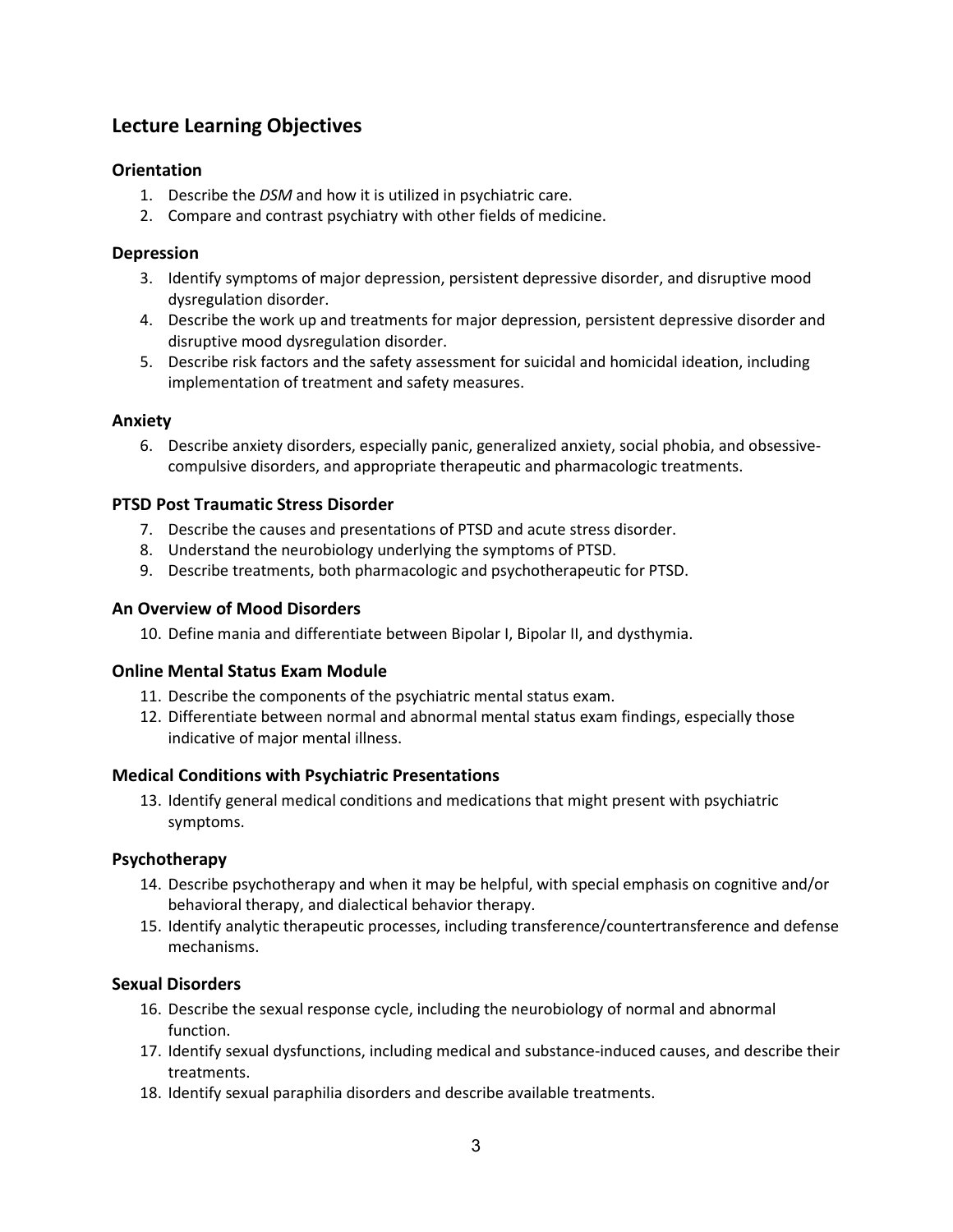#### **Ethics**

- 19. Distinguish between situations where patient confidentiality should be maintained or broken, including Tarasoff Duty.
- 20. Differentiate between different types of boundary violations and boundary crossings.
- 21. Distinguish between situations where patient autonomy should be maintained, such as informed consent, or taken away such as lack of capacity.

#### **Personality Disorders**

22. Recognize symptoms of individual personality disorders, especially borderline personality disorder, and be able to differentiate between schizoid and schizotypal personality disorders.

#### **Eating Disorders**

- 23. Recognize signs and symptoms, psychiatric and medical, encountered in the primary care setting that may be indicative of eating disorders, especially anorexia nervosa and bulimia.
- 24. Describe appropriate treatments for eating disorders, especially weight restoration and therapy.

#### **Psychotic Disorders**

- 25. Define and recognize psychotic symptoms.
- 26. Define, recognize, and differentiate the psychotic disorders by symptoms and timelines.
- 27. Recognize the standard treatments for psychotic disorders and complications associated with those treatments.

#### **Online Substance Use Disorder Module**

- 28. Recognize physical and psychiatric effects of hallucinogens, inhalants, steroids, and nicotine.
- 29. Describe counseling interventions for substance use including motivational interviewing.
- 30. Describe urine drug screening including false positive tests.

#### **Substance Use Disorder Medicine**

- 31. Describe the addiction reward pathway.
- 32. Identify the signs and symptoms associated with acute intoxication and withdrawal.
- 33. Describe the treatments for intoxication and withdrawal.
- 34. Describe the chemical actions, medical complications/risks, and treatment interventions to maintain abstinence for commonly abused substances.

### **Somatic Symptom Disorder and Other Related Disorders**

- 35. Define and differentiate the somatic symptom disorders and related disorders, body dysmorphic disorder, factitious disorder and malingering.
- 36. Understand the standard treatments for each somatic symptom disorder, related disorder, body dysmorphic disorder and factitious disorder.
- 37. Define primary and secondary gain and apply the concepts to differentiate the somatic symptom disorders from factitious disorder, and malingering.

### **Child and Adolescent Psychiatry**

- 38. Identify psychiatric disorders that commonly present or have an onset in childhood or adolescence.
- 39. Identify the appropriate treatment strategies for child and adolescent disorders.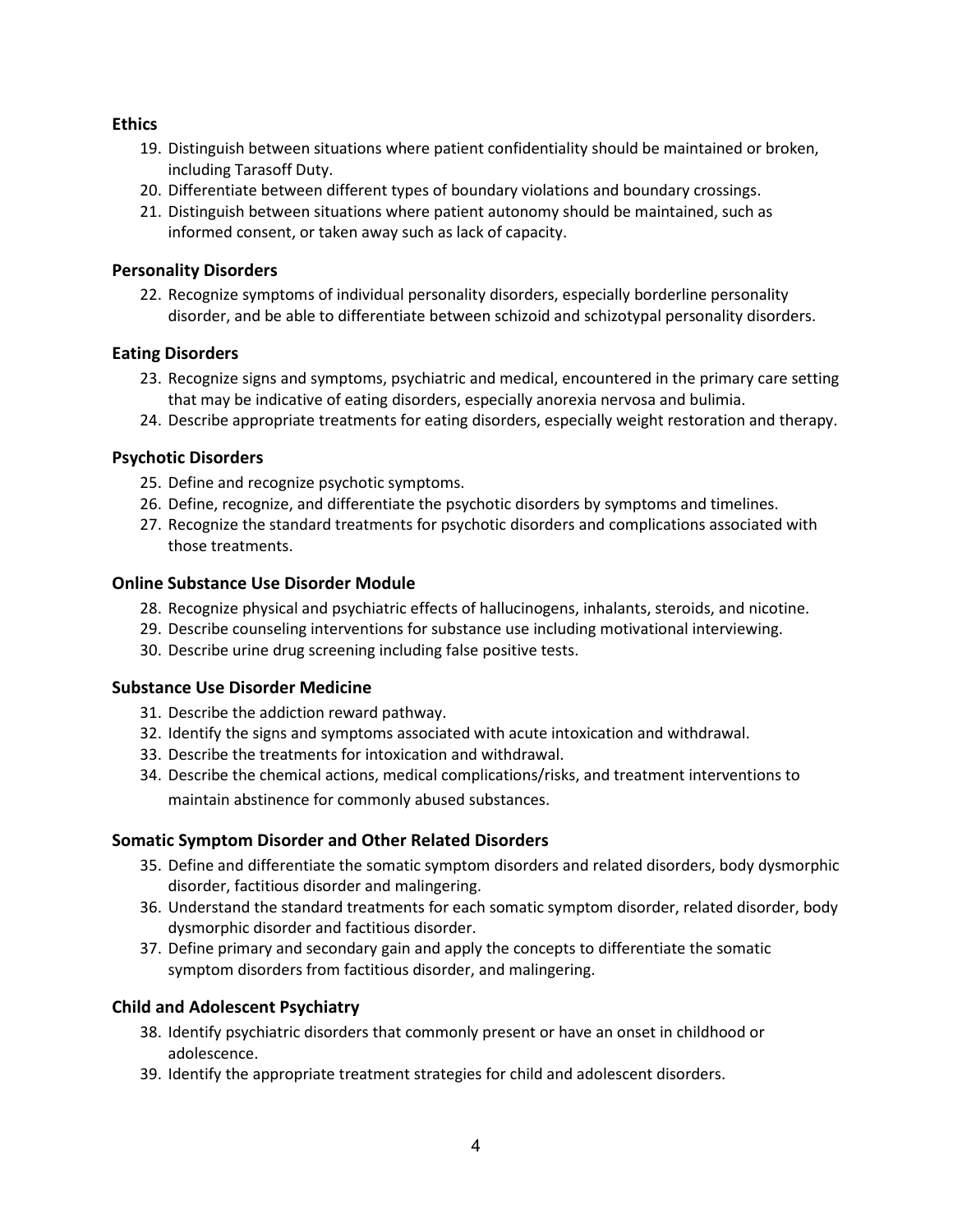40. Develop an awareness of the unique presenting symptoms in child/adolescent psychiatric disorders.

#### **Women's Mental Health**

- 41. Describe the hormonal influences on neurotransmitters as they relate to Women's Mental Health.
- 42. Identify risk factors for and symptoms of post-partum depression, anxiety, mania and psychosis.
- 43. Discuss the appropriate treatment for psychiatric disorders during pregnancy and lactation.
- 44. Describe the symptoms and treatments of Premenstrual Dysphoric Disorder.
- 45. Understand the symptoms of perimenopause/menopause and the treatment of vasomotor and mood symptoms related to this time.

### **Psychopharmacology:**

#### **Pharmacology of Antipsychotic and Mood Stabilizing Drugs**

- 46. Describe the mechanisms of action and adverse effects of the antipsychotic medications, especially extrapyramidal symptoms.
- 47. Describe the mechanisms of action and adverse effects of the mood stabilizer medications, including lithium, valproic acid, cabamazepine, oxcarbazepine, lamotrigine, and topiramate.

#### **Pharmacology of Antidepressant Drugs**

48. Describe the clinical uses, mechanisms of action, and adverse effects (especially serotonin syndrome and hypertensive crisis) of the antidepressant medications.

#### **Pharmacology of Anxiolytic Drugs and Hypnotics**

- 49. Describe the appropriate use of SSRIs for treatment of anxiety disorders.
- 50. Describe the appropriate clinical use, mechanism of action, and adverse effects of benzodiazepines, including treatment of overdose.
- 51. Describe mechanisms of action of, indications for, and any known adverse effects for hypnotics such as zolpidem and melatonin.

#### **Geriatric Psychiatry**

- 52. Differentiate between the presentation and treatment of later life versus earlier life depression.
- 53. Describe causes, presentation, and treatment of anticholinergic toxicity.
- 54. Differentiate between grief and major depression.

#### **Dementia and Delirium**

- 55. Define delirium and dementia. Describe the common etiologies, work up and assessment of delirium and dementia.
- 56. Select the most appropriate behavioral or pharmacologic plan for an older adult with delirium or dementia. Differentiate between types of dementia, delirium, and depression.

#### **Cultural Psychiatry**

- 57. Define cultural psychiatry, cultural concepts of distress, and cultural transference.
- 58. Describe culturally sensitive clinical approaches to patients with psychiatric presentations.
- 59. Describe ethnopsychopharmacology and its clinical impacts.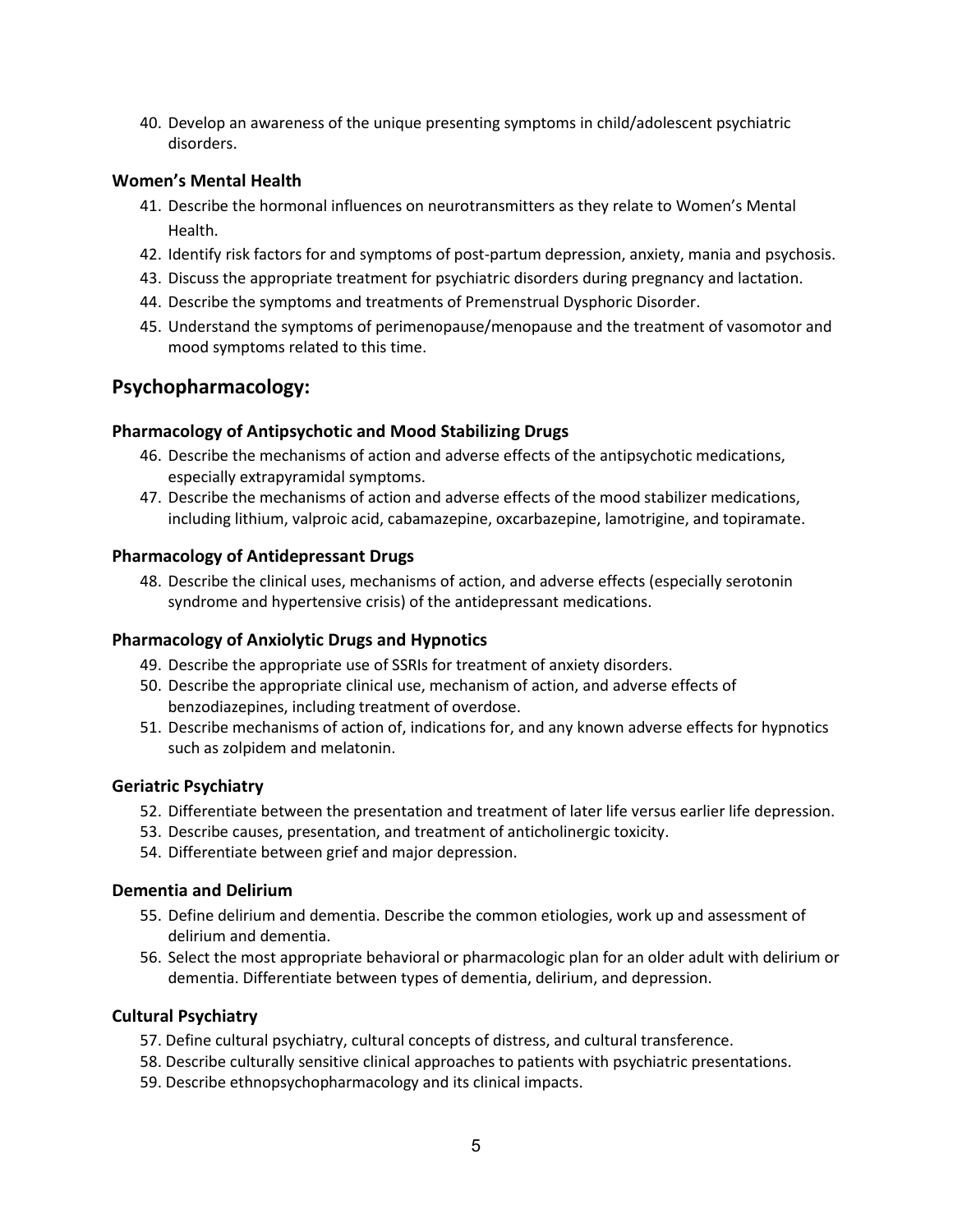*Learning objectives are provided to give students an outline to, and sense of, important course content. However, students may be tested on course content not specifically detailed in the objectives.*

# <span id="page-5-0"></span>**Professional Development and Reflection Skills**

Additionally, the American Osteopathic Association indicates several other competencies on which professional development and reflection across time will foster effective medical practice. These include the ability to work collaboratively as part of an interprofessional team; the maintenance of an inquisitive and scientific approach to learning and medical practice; and the adoption of self-direction in lifelong learning and clinical decision-making. This course will contribute to the development of these longitudinal competencies or skills as indicated:

### **Self-Directed and Lifelong Learning**

Self-directed learning is a 4-step process that occurs within an encapsulated timeframe. The goal of selfdirected learning is to help foster self-direction in your lifelong learning and clinical decision-making. Some of the ways this takes shape in OST 577 is through the use of large group ("Super Sessions") and small group discussions, which typically unfold as follows:

- **Self-Assessment of Learning Needs Students are presented with learning materials prior to a live** session, with knowledge that they will engage in assessment prior to the beginning of that session. This provides an opportunity to reflect on knowledge and isolate learning needs related to the provided objectives, seeking out related information.
- Identification, Analysis, & Synthesis of Information In the live sessions, students are provided with additional opportunities to identify, analyze, and synthesize information in relation to their learning surrounding a relevant case or scenario, such as decisions on clinical management for a certain clinical presentation.
- **Appraisal of Information Source Credibility Once students have synthesized gathered information,** they will appraise this knowledge and its relevance to the provided case or scenario through both large and small group discussions. Peers will collaboratively construct and assess knowledge as they share perspectives, sources, and probe with related questions.
- Feedback on Information-Seeking Skills Students are provided with feedback on their information seeking skills by facilitators of the live sessions both during the group discussions with targeted group feedback and in summary at the end of group discussions with global notes directed to the group holistically.

# <span id="page-5-1"></span>**Course Coordinators/Primary Course Faculty**

| Name:    | Alyse Ley, D.O.            |
|----------|----------------------------|
| Phone:   | 517-353-4362               |
| Email:   | folinoal@msu.edu           |
| Address: | 965 Wilson Road, Room A233 |
| Name:    | Brian Smith, M.D.          |
| Phone:   | 517-353-3070               |
|          |                            |

Email: smithbmd@msu.edu Address: 965 Wilson Road, Room A236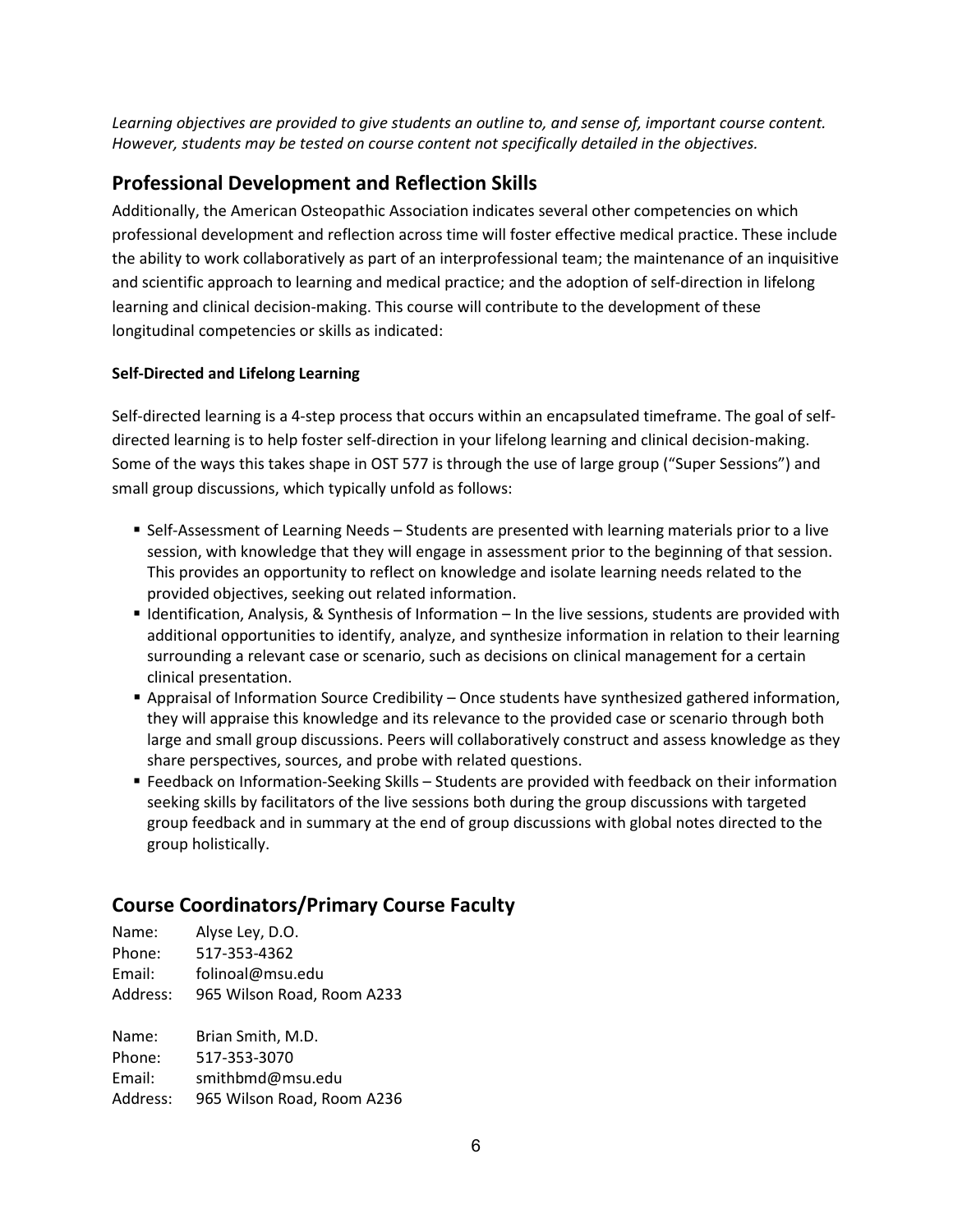### <span id="page-6-0"></span>**Curriculum Assistants**

| Site         | Name         | Email                |
|--------------|--------------|----------------------|
| East Lansing | Gini Larson  | larsonv2@msu.edu.edu |
| <b>DMC</b>   | Donna Stern  | sterndon@msu.edu     |
| <b>MUC</b>   | Rose Shubeck | shubeckr@msu.edu     |

### <span id="page-6-1"></span>**Small Group Faculty**

| <b>Site</b> | <b>Name</b>               | <b>Email</b>           |
|-------------|---------------------------|------------------------|
| <b>DMC</b>  | Debalina Bandyopadhyay    | bandyop4@msu.edu       |
| <b>DMC</b>  | Diana Hristova            | hristov3@msu.edu       |
| <b>DMC</b>  | Sarah Tilden              | tildensa@msu.edu       |
| EL.         | Christine Shafer, MD      | shafer@msu.edu         |
| EL.         | Laryssa Kaufman, MD       | Ikaufman@msu.edu       |
| EL.         | William Dunker            | dunker@msu.edu         |
| EL.         | Justin Dusaj, DO          | dusajjus@msu.edu       |
| EL.         | Douglas Bell, MD          | bell3@cmich.edu        |
| EL.         | Matthew Johnson, DO       | john7441@msu.edu       |
| EL.         | Andre Jonsson, DO         | jonssona@msu.edu       |
| EL          | Asmara Hoo-Cardiel        | hooasmar@msu.edu       |
| EL.         | Emilia Mattioli, MD       | mattiol7@msu.edu       |
| EL          | Tovah Aho, MD             | ahotouah@msu.edu       |
| EL.         | Ann Marie Botros, MD      | botrosan@msu.edu       |
| EL          | Bryan Bolen, DO           | bolenbry@msu.edu       |
| EL          | Brian Smith, MD           | smithbmd@msu.edu       |
| EL.         | Alyse Ley, DO             | folinoal@msu.edu       |
| EL.         | Jed Magen, DO             | magenj@msu.edu         |
| <b>MUC</b>  | Christopher O'Connell, DO | oconne27@msu.edu       |
| <b>MUC</b>  | Patrick Flaherty, DO      | hlaher13@msu.edu       |
| <b>MUC</b>  | Paul Ehrmann, DO          | ehrmann.paul@gmail.com |

### <span id="page-6-2"></span>**Lines of Communication**

- Whenever possible, please contact your Psychopathology Student Liaisons for course-related concerns. They will collect, organize, and deliver these concerns to the course administration.
- For all other questions, please contact Gini Larson and she will forward to the correct person.
- Individual contact with the course coordinators (phone, Zoom, or in person if available) may be set up on an as-needed basis. Please arrange through Gini Larson (larsonv2@msu.edu.)
- Announcements Course-related communication to the class will be made through D2L (Course Website). Students should check for announcements on a daily basis.
- <span id="page-6-3"></span>For absences/missed exams (see excused absence information on page 13 of the syllabus)

### **Course Liaisons**

The following students have volunteered to serve as OST 577 Course Liaisons: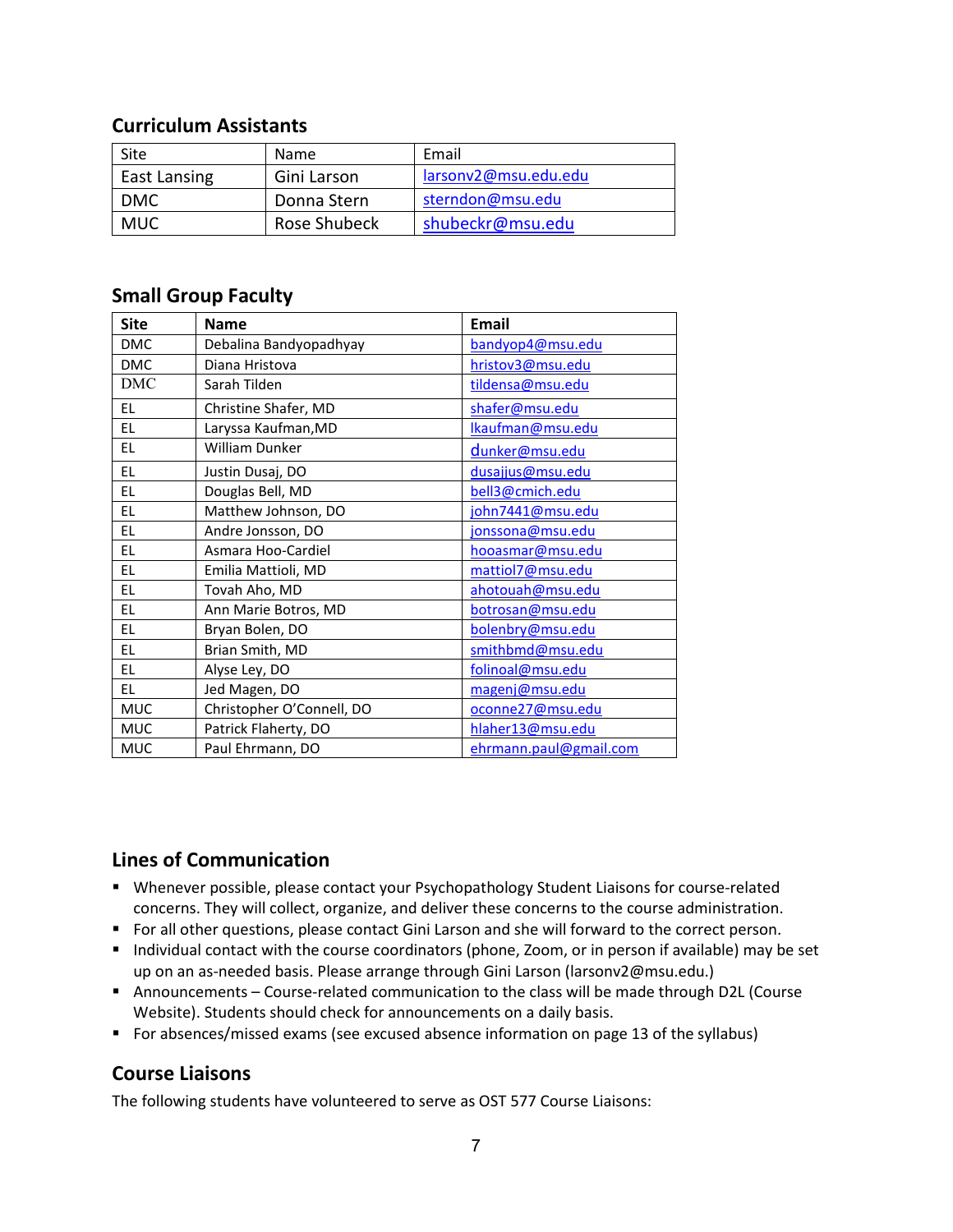| Name                   | Email            | Campus     |
|------------------------|------------------|------------|
| Birsanescu, Izabela    | birsanes@msu.edu | EL.        |
| Desai, Puja            | desaipuj@msu.edu | FI.        |
| Dodson-Garrett, Maddie | dodsonga@msu.edu | <b>MUC</b> |
| Robinson, Jourdon      | robi1274@msu.edu | FI.        |
| Singhal, Neena         | singha11@msu.edu | <b>DMC</b> |
| Swan, Kirby            | swankirb@msu.edu | FΙ         |

# <span id="page-7-0"></span>**Pizza Office Hours**

Questions concerning the course may also be discussed during the Pizza Office Hours. These meetings will also serve as opportunitiesto discuss psychiatry in the news and for the coordinators to get to know some of the students better (and vice versa.) Space is limited to the first 12 students from each campus to sign up by contacting Gini Larson (unfortunately, we can't afford to feed all of you and also want to have a group of optimal size.) See times and dates below (rooms TBA):

| <b>Campus</b>                   | Day of Week | Date    | <b>Time</b>    |
|---------------------------------|-------------|---------|----------------|
| Detroit Medical Center          | Fridav      | 9/17/21 | 12:00-12:50 pm |
| East Lansing                    | Wednesday   | 9/22/21 | 12:00-12:50 pm |
| <b>Macomb University Center</b> | Fridav      | 9/24/21 | 12:00-12:50 pm |

# <span id="page-7-1"></span>**Course Web Site**

The URL for the Course website is: <https://d2l.msu.edu/d2l/le/content/1490617/Home>

### <span id="page-7-2"></span>**Textbooks and Reference Materials**

### **Required**

- OST 577 Course Pack
- Required Readings: In preparation for the small group discussions, students are responsible for completing the assigned readings. There are 2 required articles assigned for each small group session. Links will be posted in D2L. **There will be quiz questions generated from the required readings. Content from the assigned readings for small group #1 will be tested at the beginning of the first Super Session on Monday, 9/20. Content from the assigned readings for small group #2 will be tested at the beginning of the second Super Session on Monday, 9/27.**

### **Recommended**

Andreasen & Black (2020). Introductory Textbook of Psychiatry, 7<sup>th</sup> ed., American Psychiatric Publishing Inc. ISBN: 978-1615373192 [\(http://ezproxy.msu.edu/login?url=https://psychiatryonline.org/doi/book/10.1176/appi.books.9781615](http://ezproxy.msu.edu/login?url=https://psychiatryonline.org/doi/book/10.1176/appi.books.9781615373758) [373758\)](http://ezproxy.msu.edu/login?url=https://psychiatryonline.org/doi/book/10.1176/appi.books.9781615373758)

### <span id="page-7-3"></span>**Course-based Academic Support**

The value you derive from this course (and those that follow it) will depend on many factors, but most importantly, the amount of time and effort you put into it. In undergraduate courses, students often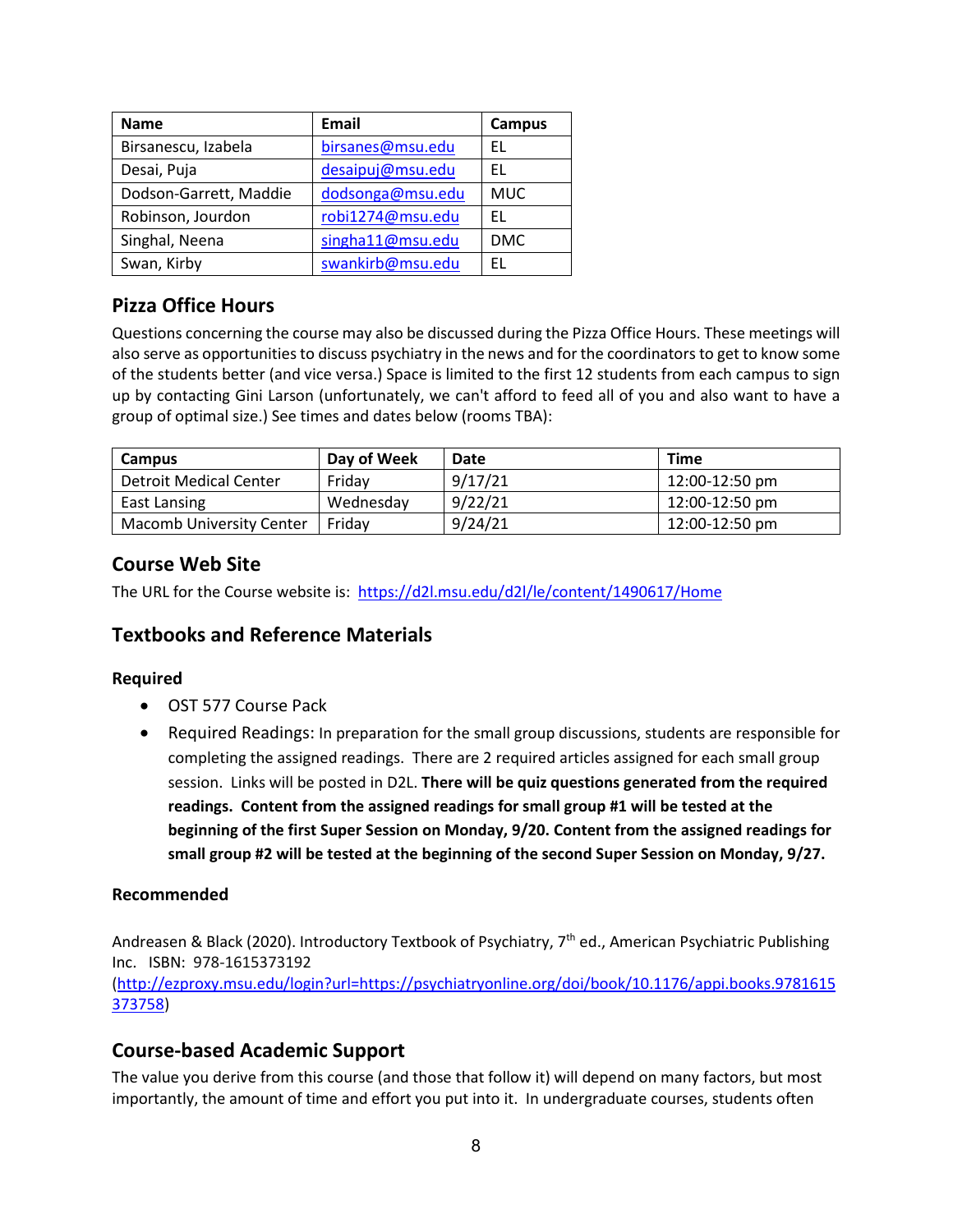concentrate on just getting through the next exam or individual courses. But medical education is different because it is cumulative. Study for understanding, not just short-term memorization. This will allow you to understand concepts and carry them forward with you to the next step in your medical education.

You are strongly urged to:

- Consult the course D2L web site frequently to see announcements and to access various study aids (e.g., follow-up to in-lab problem sets, practice exam questions, and answers to frequently asked questions).
- Complete the preparatory work assigned for each lab and lecture session; this includes working through the online modules, problem sets or any other advance study activities.
- Attend every lecture and lab session. Plan to stay to the end of each lab session, in order to take full advantage of the opportunities to interact with faculty.
- Actively annotate your Course Pack as you prepare for each class session, as each class session progresses, and during your follow-up study.
- Avail yourself of the opportunities for help provided by the course faculty especially at scheduled Office Hours.
- Proactively ask for clarification regarding course protocol and content issues as soon as they come to your attention. **Course Coordinators may not be able to answer any course-related questions after 5 p.m. the evening before the final examination.**
- Keep in mind that you can contact course faculty through the Psychopathology Student Liaisons or by e-mail through Gini Larson. Note: Whenever you pose a question by e-mail, include what you THINK the answer is. This makes it much easier for the instructor to either confirm your understanding or to see where you are going off-track. Attend the course Help Session/Office Hours, which is scheduled prior to the course exam.

**(Thursday, 9/30, 11:00-11:50 Zoom link TBA)**

- Study groups Many students find it beneficial to study with one or more partners, and we strongly encourage this activity. Studying together can be efficient (what one student doesn't understand, another one will), stimulating (personal interaction can help keep you focused and alert), and motivating (commitment to a partner supplements self-discipline). We encourage you to study with suitable partners. We caution you, however, to avoid study groups that turn into "gab fests" or where one or two students do all the talking. Remember, you may THINK you understand a concept when you hear someone else explain it, but you'll KNOW you understand the concept only when YOU can explain it to someone else. So, make sure you get to talk in your study group!
- Caution: Scribe note services are not sanctioned by MSUCOM and are not endorsed by the course faculty. Course faculty assume no responsibility whatsoever for errors in the "scribe notes". It is unwise to expect the "scribes" to substitute for your own attendance in lecture or lab, your own note taking, or your own studying.

Additional academic support resources can be accessed here: [MSUCOM Office of Academic Success and](http://com.msu.edu/Students/Academic_Career_Guidance/index.htm)  [Career Planning.](http://com.msu.edu/Students/Academic_Career_Guidance/index.htm)

# <span id="page-8-0"></span>**Courses Begin and End Dates**

OST577 begins on 9/10/2021 and ends on 10/1/2021. See addendum for detailed daily course schedule.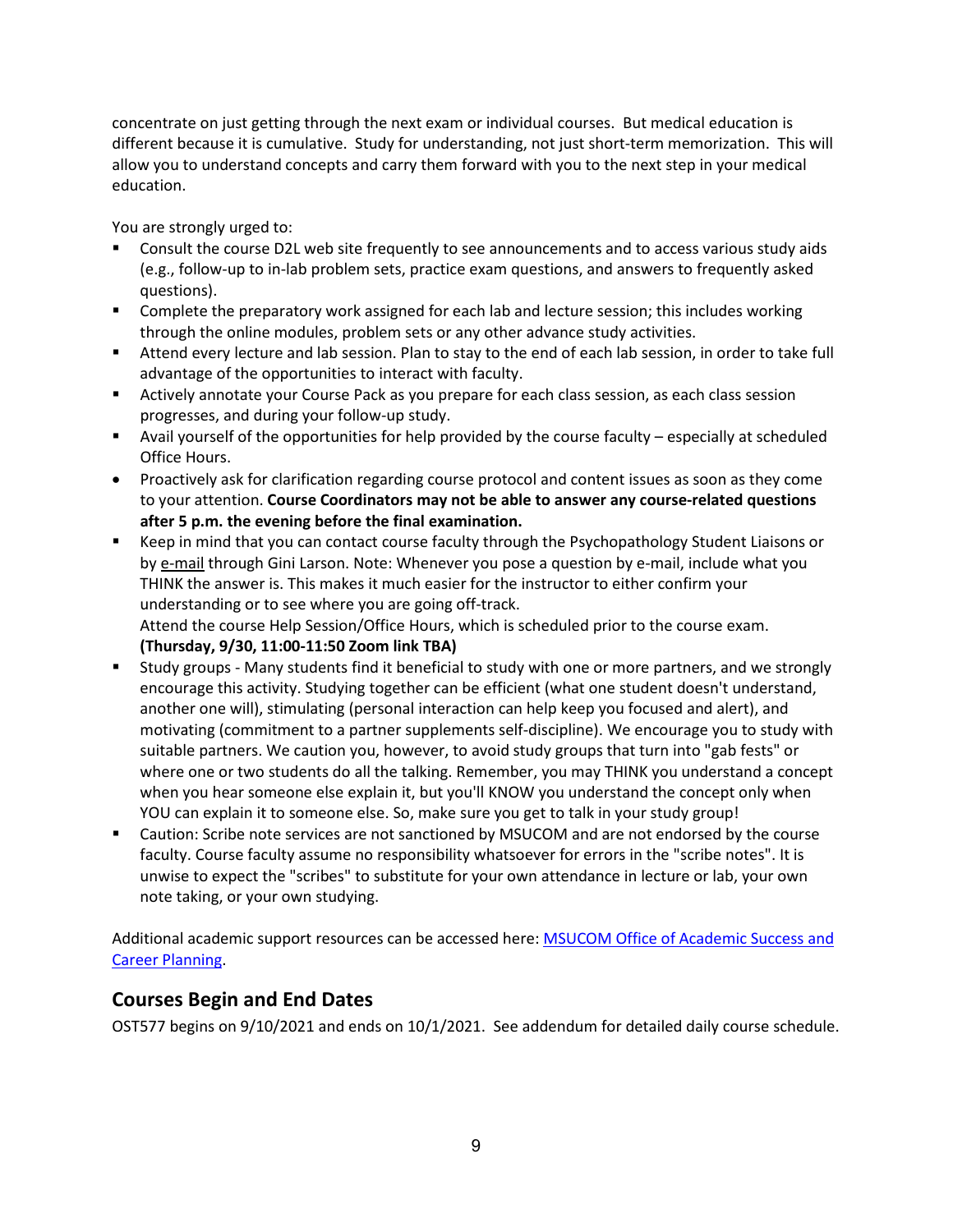### <span id="page-9-0"></span>**Super Sessions**

There are 2 live webinars (Zoom links TBA), one for each full week of the course. These sessions will review, and sometimes add to, materials from the preceding lectures/online modules in a case-based format with student responses via Reef Polling. As part of each Super Session, there will be a 5-question quiz with short, multiple choice questions based on the preceding lectures/online modules and any assigned readings for the Small Groups. The quiz questions are relatively simple and are primarily designed to promote readiness for the Super Sessions. They are not indicative of the difficulty of the Final Exam questions. With the 2 Super Sessions, students may earn a total of 10 points. Final Exam questions may be based on these case materials. The final course grade needs to be 75 points or more with a possible 90 points from the Final Exam and a possible 10 points from the Super Session Quizzes. Dates/times of each Super Session in addition to the lectures/small group readings covered are as follows:

**Super Session #1:** 9/20/2021, 1-4:50 pm (9/10-9/17/21 lectures/online modules/readings for Small Group #1)

**Super Session #2:** 9/27/2021, 1-4:50 pm (9/20-9/24/21 lectures/readings for Small Group #2)

**\*Although the online modules include self-study questions, these are only for practice and are not worth any points toward the final course grade.\***

### <span id="page-9-1"></span>**Exams/Assessments**

There will be a total of one exam given in OST 577 this semester. Your score on the final exam and your scores on the Super Session quizzes will determine your grade in the course. The exam assessment schedule is as follows:

| <b>Assessments</b>                           | <b>Projected Points</b>                                                                        | <b>Material to be Covered</b>                                                                                                                                                                                           |
|----------------------------------------------|------------------------------------------------------------------------------------------------|-------------------------------------------------------------------------------------------------------------------------------------------------------------------------------------------------------------------------|
| WHEN:<br>October 1, 2021<br>Friday           | 150 minutes to<br>complete 90                                                                  | Lectures (recorded and live) and online<br>modules                                                                                                                                                                      |
| 9:00-11:30 AM<br><b>WHERE:</b><br><b>TBA</b> | Psychopathology<br>multiple choice<br>questions along with<br>approximately 8 Y&A<br>questions | Students are responsible for all content from<br>the lectures, live webinars, and online<br>modules, above and beyond what appears in<br>the course pack. Small group readings will<br>not be tested on the final exam. |
|                                              |                                                                                                | Materials discussed exclusively during panels<br>or small group sessions will not appear on<br>the test. However, this content, when also<br>appearing elsewhere, may be emphasized<br>on the exam.                     |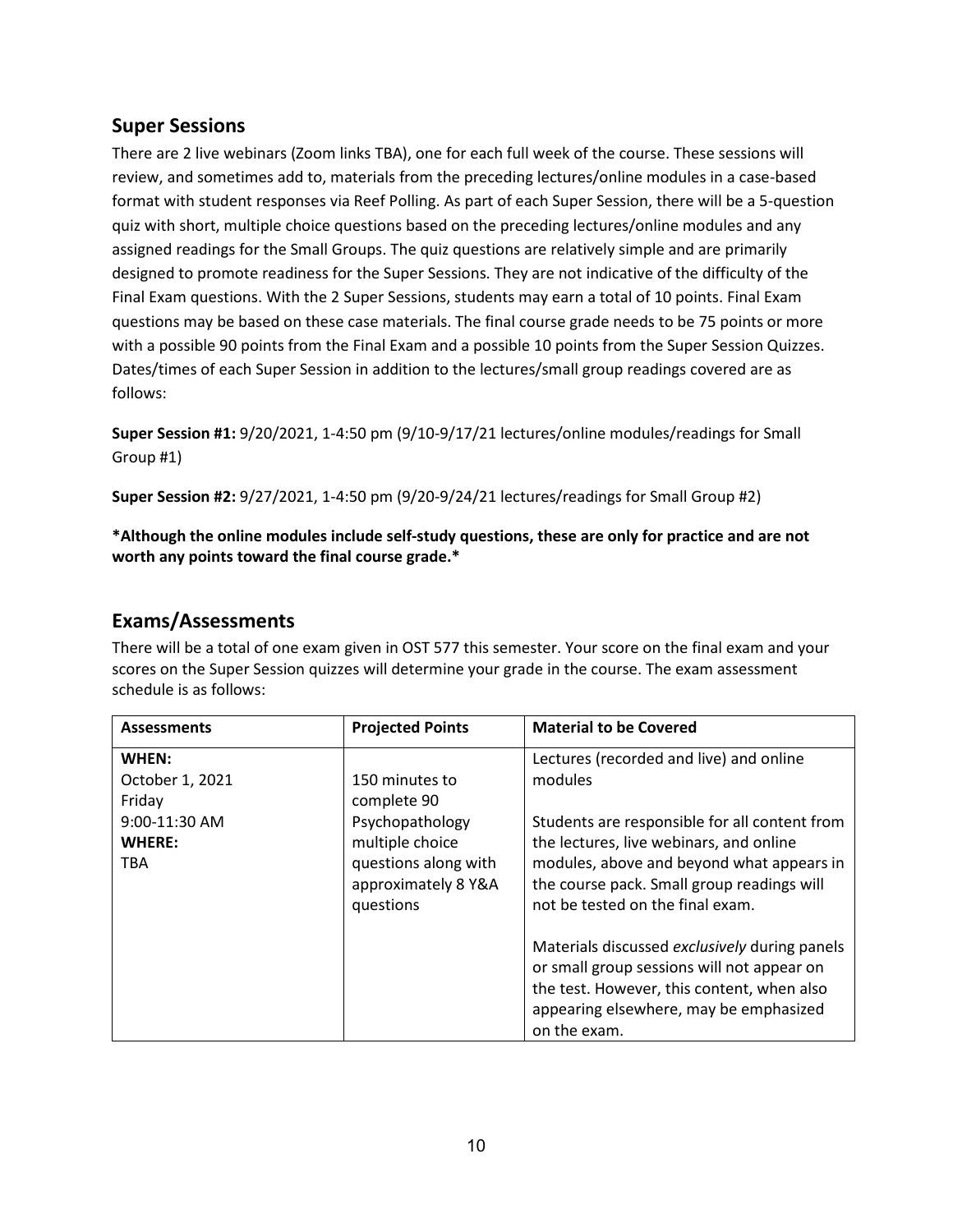**(**Almost) **Free Exam Questions!!! When 50% or more of the class from the site of origin attends select lectures in person, the entire class will receive questions that are similar to (sometimes** *very* **similar to) exam content.**

\*One question each will be provided for both the MUC and DMC Orientation sessions and one question each for other select lectures. **\***

The entire class will receive the compiled list of questions by **Monday, September 27, 2021 at 5pm**, with the answers posted by **Wednesday, September 29, 2021 at 5pm**. Please try to first figure them out on your own (it's a better way to learn the materials). We provide the added incentive of free questions to improve lecture attendance and class participation, especially when the Course Coordinators are getting up at the crack of dawn to drive to Detroit, and to give examples of the format of the questions on the exam. Questions will be provided when the minimum required number of class members from the site of origin is present in person for the following lectures:

| <b>Course Introduction Sessions:</b>      | MUC Origin – Smith & Ley   Friday, $9/10$ , 1-1:50 |                        |
|-------------------------------------------|----------------------------------------------------|------------------------|
|                                           | DMC Origin-Smith & Ley                             | Friday, 9/10, 3-3:50   |
| Depression and Suicide                    | EL Origin-Ley                                      | Tuesday, 9/14, 9-9:50  |
| Child and Adolescent Psychiatry (Part I): | DMC Origin-Ley                                     | Friday, 9/17, 10-10:50 |
| Psychotherapy                             | MUC Origin-Smith                                   | Friday, 9/24, 1-1:50   |

**The class may earn up to a total of 5 questions for the final exam. These are important. Based on the performance of past classes, we're guessing you're going to want them!**

# **Course Grades**

A student's course grade is determined by the following formula:

#Correct Answers Final Exam/90 + Super Session Quizzes/10 = Final Point Score plus completion of mandatory small group and panel attendance

- **P-Pass**—means that credit is granted and that the student achieved a level of performance judged to be satisfactory by the instructor. **To obtain a "P" grade for this course, a student must obtain a minimum of 75 points combined from the Final Exam and Super Session Quizzes**. **The student must also Pass all of the Pass/Fail experiences (see table below) in order to Pass OST 577.**
- **N-No Grade**—means that no credit is granted and that the student did not achieve a level of performance judged to be satisfactory by the instructor. A student who **accumulates less than 75 points combined on the Final Exam and Super Session Quizzes and/or does not Pass all Pass/Fail experiences will receive an "N" grade. Unprofessional behavior may also result in an "N" grade.**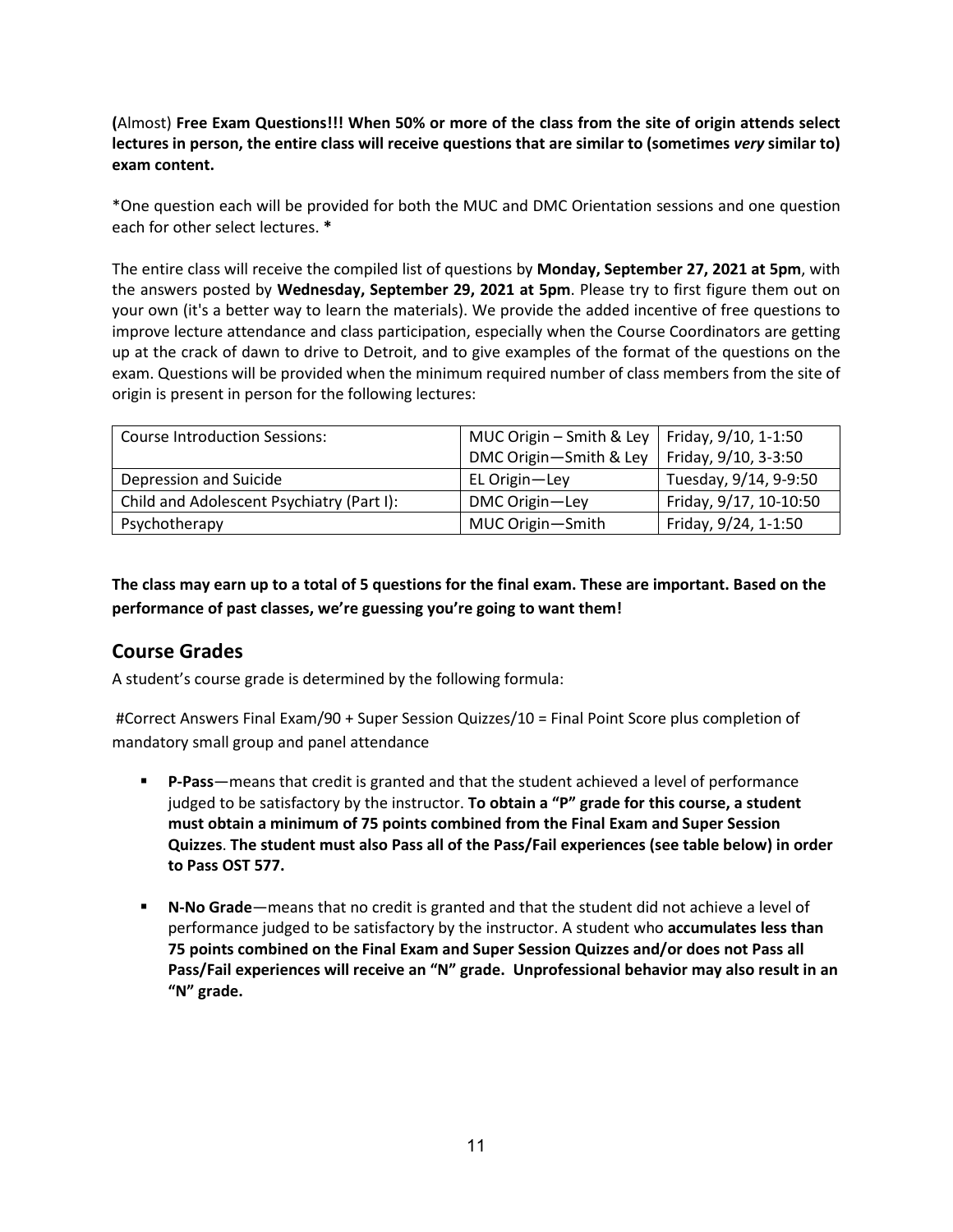| <b>Experience</b>                                                   | Approximate<br><b>Possible</b><br><b>Points</b> |
|---------------------------------------------------------------------|-------------------------------------------------|
| Final Exam - October 1, 2021 from 9:00-11:30 am                     | 90                                              |
| Super Session Quizzes (SS #1, 9/20; SS #2, 9/27)                    | 10                                              |
| Attendance at ALL small Groups (Gr. A-9/21, 9/28; Gr. B-9/22, 9/29) | P/N                                             |
| Attendance at ONE or more panels (PTSD-9/20; NAMI-9/24)             | P/N                                             |
| Course and Faculty Evaluation (optional)                            |                                                 |
| Student Evaluation of Small Group Preceptor (optional)              |                                                 |

### <span id="page-11-0"></span>**Attendance**

- **Attendance at (and full participation in) ALL small groups is mandatory.**
- **Attendance in person at a minimum of ONE panel is mandatory.** There is a Posttraumatic Stress Disorder panel with individuals from the Michigan Victim Alliance (MVA) (both video and Q & A must be attended for credit), and a panel of individuals coping with various psychiatric disorders from the National Alliance on Mental Illness (NAMI). The panelists deserve your undivided attention. Students engaging in unprofessional, including off-task, behaviors during panels may not receive credit for attendance along with needing to meet individually with the course coordinators. **Attendance will be taken at local sites via REEF polling.**

### <span id="page-11-1"></span>**Self-Directed Learning in Psychopathology**

It is a goal at MSUCOM to promote self-directed learning to help our students grow into strong, selfdirected future clinicians. Self-directed learning is also required by medical school accreditation standards. Self-directed learning is a 4-step process that occurs within an encapsulated timeframe. Some of the ways this takes shape in OST 577 is through the use of large group ("Super Sessions") and small group discussions, which typically unfold as follows:

- **Self-Assessment of Learning Needs Students are presented with learning materials prior to a live** session, with knowledge that they will engage in assessment prior to the beginning of that session. This provides an opportunity to reflect on knowledge and isolate learning needs related to the provided objectives, seeking out related information.
- Identification, Analysis, & Synthesis of Information In the live sessions, students are provided with additional opportunities to identify, analyze, and synthesize information in relation to their learning surrounding a relevant case or scenario, such as decisions on clinical management for a certain clinical presentation.
- **Appraisal of Information Credibility Once students have synthesized gathered information, they** will appraise this knowledge and its relevance to the provided case or scenario through both large and small group discussions. Peers will collaboratively construct and assess knowledge as they share perspectives, sources, and probe with related questions.
- Feedback on Information-Seeking Skills Students are provided with feedback on their information seeking skills by facilitators of the live sessions both during the group discussions with targeted group feedback and in summary at the end of group discussions with global notes directed to the group holistically.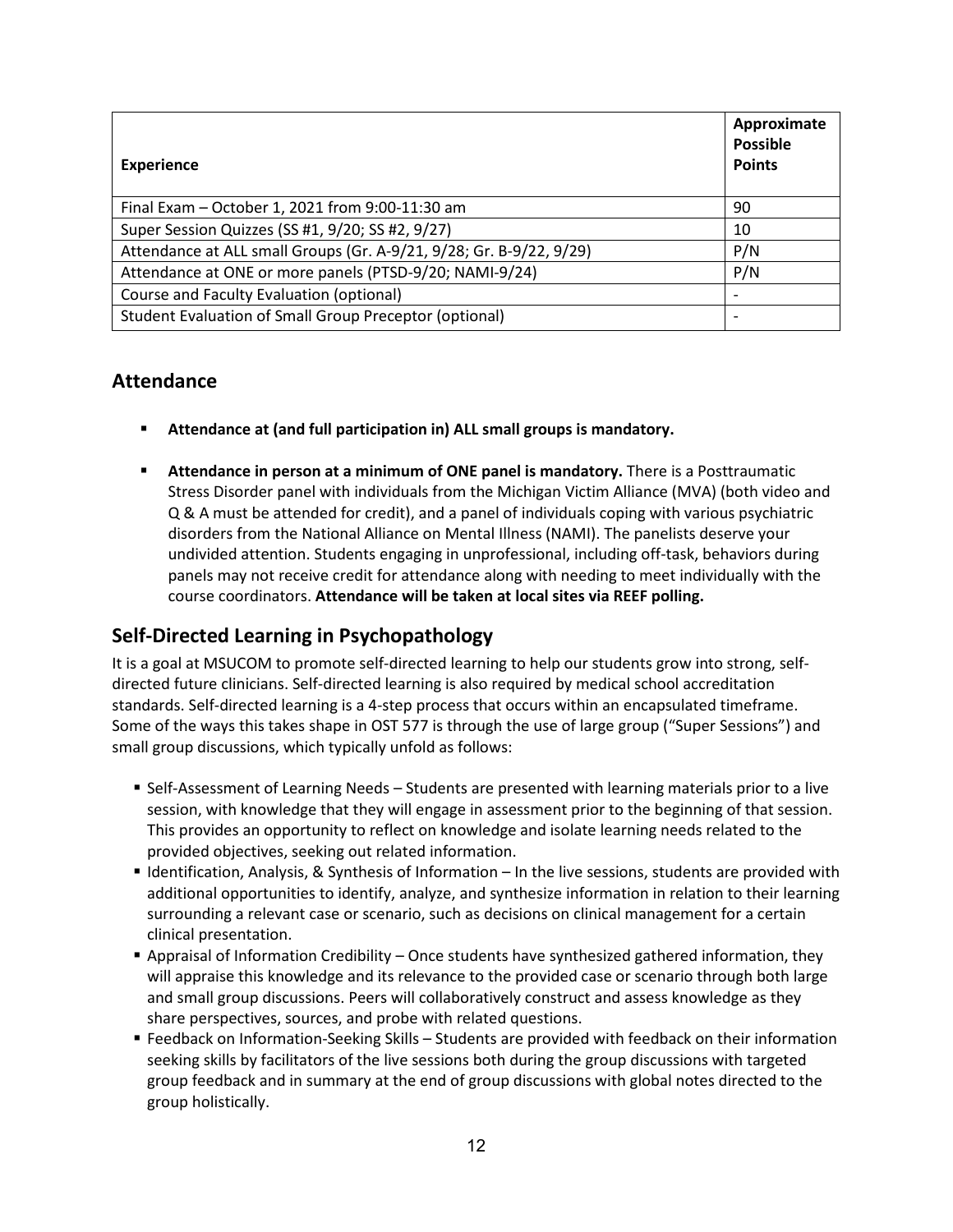# **Remediation**

All remediation exams for semester 5 are scheduled for January 4th or 5th, 2022.

### **Remediation Examination Eligibility Criteria:**

Students enrolled in OST 577-Psychopathology who do not successfully pass the course with a combined total of 75 or more points are eligible for the remediation examination only if they have demonstrated a substantial level of mastery of the subject material and fulfilled all course requirements. In order to sit for the remediation examination, the student must meet the following criteria:

- The student attempted the final examination on time as scheduled.
- The student obtained a minimum combined total of 65 or more points for the course.
- The student attended and participated in both small groups as assigned.
- The student attended at least one patient panel (NAMI or PTSD).
- The student displayed professional behavior throughout the course in all interactions with peers and faculty - in lectures, small groups and during panels.

Since all the core courses in the MSUCOM pre-clerkship curriculum are required, any student receiving an "N" grade must remediate, if eligible, or repeat the course when next offered. In order to be eligible for remediation, all course requirements must be completed, including successful make-ups for any missed Pass/Fail experiences. Remediation for this course involves a completion of a multiple-choice examination of approximately 50 questions in 75 minutes, with a score of 70% or greater required to pass the remediation. The needed pass rate/point total for the remediation is less than it was for the course (75 points) because there are **no quiz points or free exam questions offered for the remediation.** Students who fail the remediation exam must retake OST 577 the following year—no alternative options will be provided. Please refer to the remediation policy information provided in Section 2 of this syllabus for additional information on College requirements and eligibility determination.

### <span id="page-12-0"></span>**Student Evaluation of the Course**

We want your feedback on how to improve this course.

- **Informal Feedback: Feel free to approach your course liaisons with your reactions and suggestions.** Office hours, emails through Gini Larson, and D2L Discussion Board are additional ways to elicit and respond to your opinions and suggestions.
- Formal Evaluation: In addition to the above, we ask every student in the class to complete formal on-line course evaluation upon conclusion of the course. Student feedback provides Course Coordinators with valuable information regarding their performance, the performance of their colleagues, and the quality of the course. The information gained from these evaluations is used to continuously improve future offerings of this course. Students can access the evaluation system at: [MSUCOM Pre-clerkship Evaluation System.](https://evalue.msu.edu/)

### **Section 2 – Policies**

Please refer to the [MSUCOM Student Handbook](https://com.msu.edu/current-students/student-handbook-course-catalog) for these and other policies.

### <span id="page-12-1"></span>**Academic Honesty and Professionalism**

Every student is responsible for their behavior and is expected to adhere to all MSU and MSUCOM policies of academic honesty and professionalism, as outlined in the MSUCOM Student Handbook and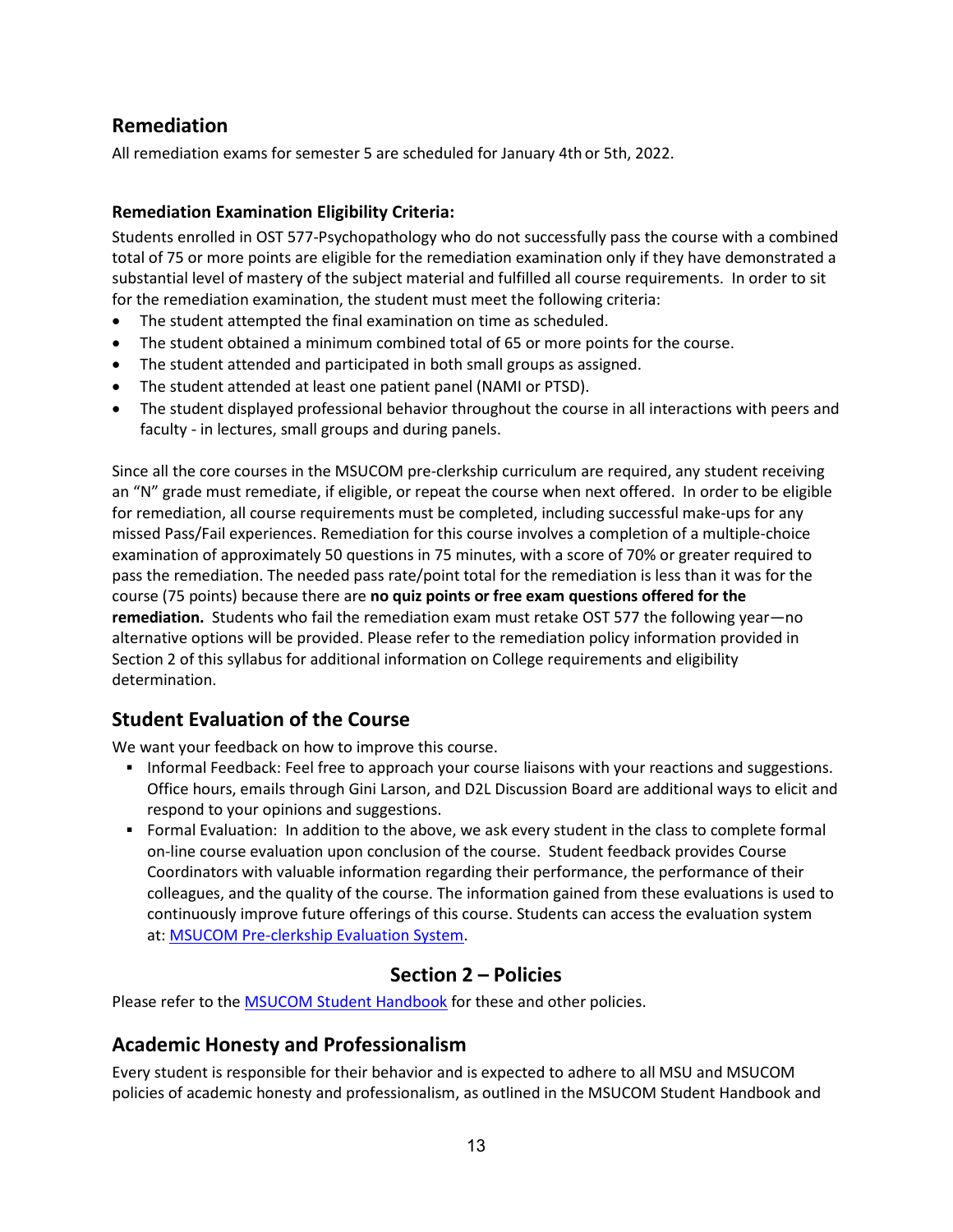the MSU Medical Student Rights and Responsibilities. These documents may be found on the MSUCOM website. Additional guidance on academic integrity may be found on the MSU Ombudsperson's website at [https://ombud.msu.edu/sites/default/files/content/Academic-Integrity-at-MSU-updated-August-](https://ombud.msu.edu/sites/default/files/content/Academic-Integrity-at-MSU-updated-August-2017.pdf)[2017.pdf](https://ombud.msu.edu/sites/default/files/content/Academic-Integrity-at-MSU-updated-August-2017.pdf)

Incidents of academic dishonesty or professional misconduct will be addressed by the faculty, administration, or staff; such action may include, but is not limited to: giving a failing grade, referring a student for judicial review, directing the student to the Associate Dean of Medical Education, evaluation by the Committee on Student Evaluation, and other actions outlined in the Medical Student Rights and Responsibilities document.

# <span id="page-13-0"></span>**Types of Class Sessions**

MSUCOM designates lectures and other class sessions by their delivery method. While additional terms may be used in a specific course, the following will provide general guidance to the type of session:

- Live or livestream lecture: broadcast at a designated time; intended to be viewed synchronously
- Online Lecture: recorded content, may be viewed asynchronously
- Webinar: more interactive session where student participation is expected
- Lab: may refer to on-site clinical skills training or online lab session; see details

# **Changes to Course Schedule or Requirements**

Due to external circumstances, the course requirements published in the course syllabus and/or course schedule may be subject to change. Timely notification Communication regarding changes will be provided to enrolled students via the course D2L site and/or email. Any changes made will consider the MSU Code of Teaching Responsibility and the MSU Medical Students Rights and Responsibilities.

# <span id="page-13-1"></span>**Mandatory and Optional Class Sessions**

All lectures and other class sessions are considered to be integral to the course, and students are expected to attend, view, or participate in each session. Some sessions are designated as "mandatory" in that attendance at the session on the scheduled date and time is required. Depending on the course, a student may earn points for attending or participating in a mandatory session or may lose points for failing to attend or participate. Availability of make-up points for missed sessions is at the discretion of the course coordinator. Optional class sessions are offered by faculty to assist students in learning or reviewing course content.

# <span id="page-13-2"></span>**Absences from Mandatory and Examinations/Assessments**

It is the responsibility of the student to know which class sessions are deemed as mandatory and comply with the MSUCOM policy regarding absences from mandatory sessions and examinations. This policy may be found in the MSUCOM Student Handbook on the MSUCOM website. Requests for an excused absence must be submitted via the [student portal.](https://studentportal.com.msu.edu/)

After a request for an excused absence is submitted via the student portal, COM administration will make a preliminary review of this request to see if it potentially meets COM policy criteria for an excused absence. Requests that meet these criteria will then be forwarded to the OST 577 course coordinators for a final determination regarding approval followed by any plans to makeup missed course activities.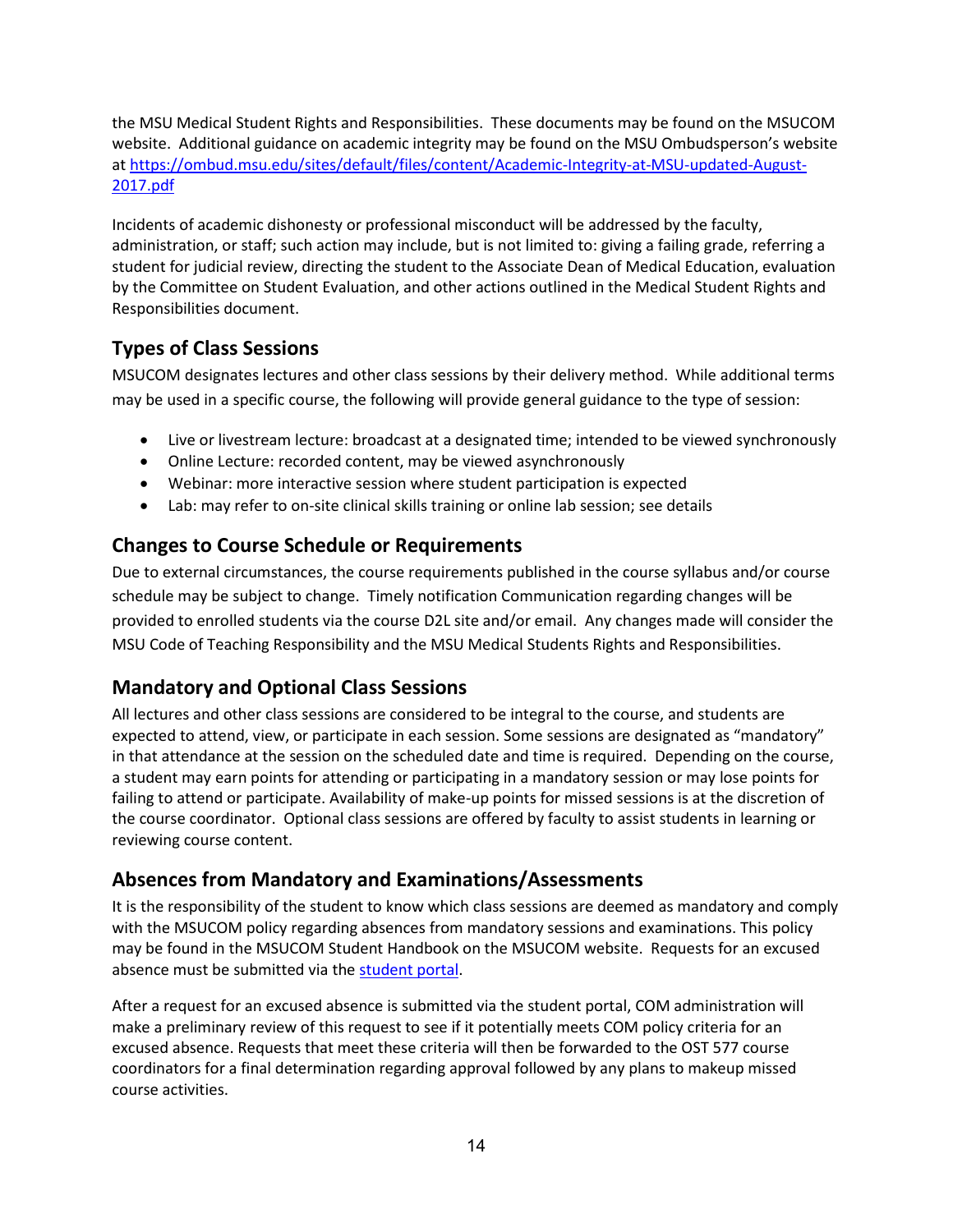### <span id="page-14-0"></span>**Computer-Based Testing**

It is the responsibility of each student to know and comply with the MSUCOM policy on computer-based testing. This policy may be found in the MSUCOM Student Handbook on the MSUCOM website.

Administration of quizzes, examinations, and other assessments may be self-proctored, virtual proctored, or classroom proctored. Regardless of the proctoring method, you are expected to take the exam in a quiet, private setting. Just like in a proctored exam, you are not to access notes, textbooks, references, your phone, or other materials, and you are not to interact with fellow students or others. Remember that integrity is defined as what you do when no one is looking.

You are also expected to not record, photograph, take screen shots, make notes of, or otherwise attempt to make a copy of any exam item for any purpose, including your personal use. A student who is discovered to have cheated or breached exam security will be subject to formal disciplinary action, up to and including dismissal from MSUCOM.

If you have concerns or evidence of an exam security breach on this or any exam, you may report that to an MSUCOM administrator or through the online concern form.

### <span id="page-14-1"></span>**Medical Student Rights and Responsibilities**

If problems arise between instructor and student, both should attempt to resolve them by informal, direct discussions. If the problems remain unsolved, the Associate Dean for Medical Education and/or the MSU Ombudsperson may be consulted. The MSU Medical Student Rights and Responsibilities (MSRR) document defines processes for additional steps, including submission of a formal grievance. The MSSR may be found in the MSUCOM Student Handbook and online at splife.studentlife.msu.edu.

### **Reef Polling (iClicker Cloud) Policy**

It is your responsibility to know and comply with the Reef Polling (iClicker Cloud) Policy. This policy may be found in the MSUCOM Student Handbook. If you forget your device or if it does not work, for whatever reason, no make-up experiences will be provided, and no points will be given.

If Reef Polling is used to take attendance for an on-campus event, you will be expected to arrive to the physical location on time and to stay for the duration of the assigned activity. If Reef Polling is used to take attendance for an online event, you will be expected to start the session at the scheduled time and participate for the duration of the assigned activity.

As a matter of professionalism, please note that under no circumstances should you provide access to your iClicker Reef account to another student by sharing your device and/or account login, nor should you accept another student's device or login credentials to access Reef Polling on their behalf. Answering questions or checking in for attendance on behalf of another student by using their device or account is considered to be academic dishonesty and may result in disciplinary action up to and including dismissal from the college.

### <span id="page-14-2"></span>**Remediation**

The MSUCOM Policy for Retention, Promotion and Graduation requires successful completion of each required course to progress in the curriculum. If you receive an "N" grade in a course, that grade will be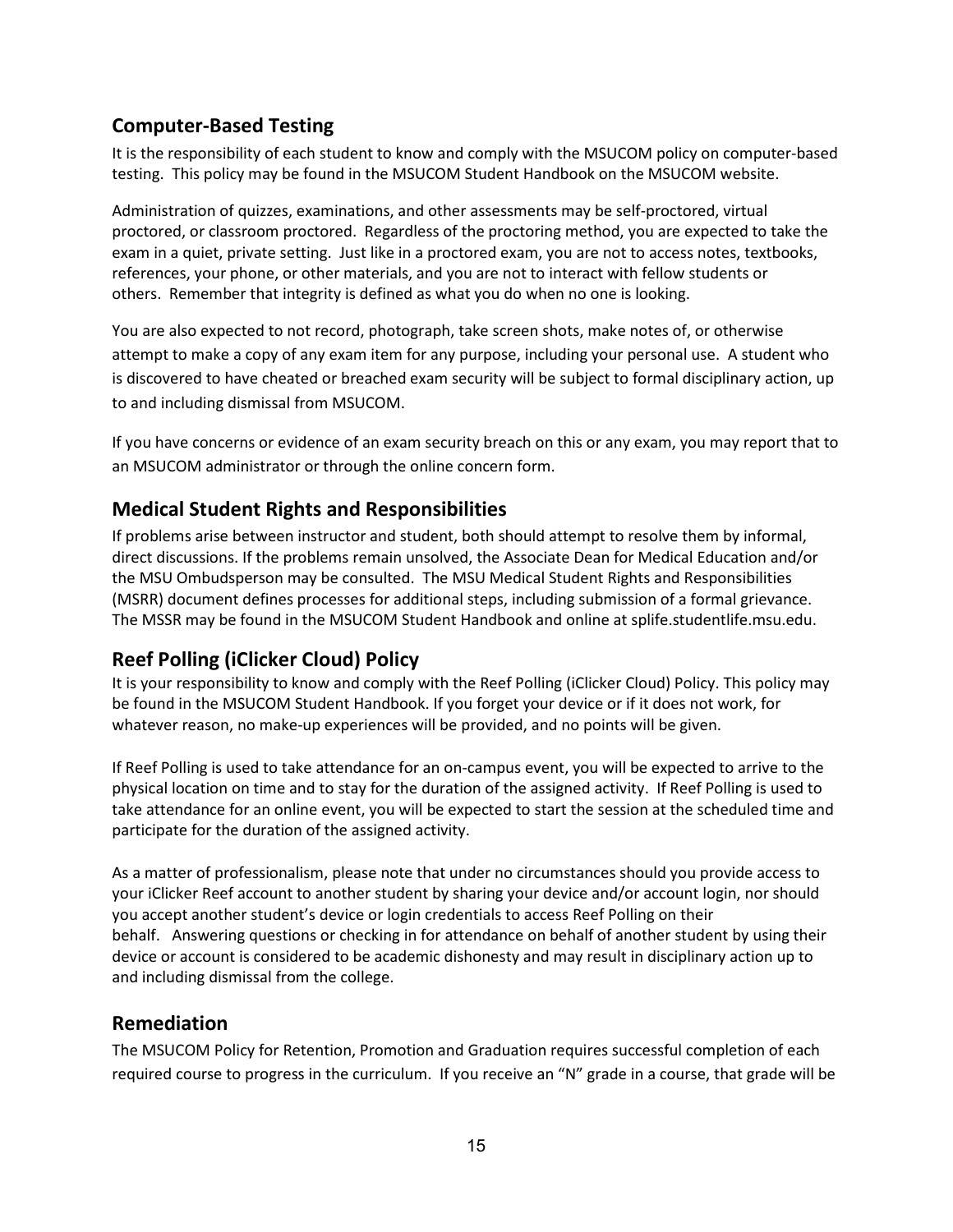recorded on your official transcript; you must meet the course requirement by successfully remediating or repeating the course.

Eligibility to attempt remediation of the course is determined by criteria described in the "Course Grades" section of the syllabus. If you are not eligible to attempt remediation, or if you fail the remediation, you must retake the course, provided you are eligible to continue in the program as determined by the Committee on Student Evaluation.

# <span id="page-15-0"></span>**Student Safety and Well-being**

The MSUCOM website and Student Handbook provide information on student safety, campus security, access to medical care and counseling services, and to policies on injuries and exposures. If you have an injury or acute illness on campus, an incident report should be completed. The form is available on the MSUCOM intranet or from Academic Programs.

# <span id="page-15-1"></span>**Academic Support Resources at MSUCOM**

As a way to acclimate you to the curriculum at MSUCOM, we have created a program called On Target: <https://michiganstate.sharepoint.com/sites/OnTargetforAcademicSuccess>

On this site you will find semester roadmaps which gives a general overview of each semester, tools needed to be successful in the curriculum and targeted resources for your unique learning situation. In each semester's road map, you will also find course expectations, tips for success, potential trouble spots, longitudinal course integration, and specific course study guides.

# <span id="page-15-2"></span>**Requests for Accommodations**

Michigan State University is committed to providing equal opportunity for participation in all programs, services and activities. Requests for accommodations by persons with disabilities may be made by contacting the Resource Center for Persons with Disabilities (RCPD) at 517-884-7273 or online at rcpd.msu.edu. Once eligibility for an accommodation has been determined, you may be issued a Verified Individualized Services and Accommodation (VISA) form. Each VISA includes an expiration date; to request an accommodation, you must have an active VISA. You may work with RCPD to renew a VISA.

During the preclerkship curriculum, the college will help to coordinate accommodations for additional testing time. Provide your VISA to Nancy Thoma, [thoman@msu.edu,](mailto:thoman@msu.edu) A333 East Fee Hall at the start of the term and/or at least two weeks prior to the assessment event (test, project, labs, etc.). Requests for accommodations received with less notice will be honored whenever possible. You may choose whether or not you wish to use accommodations for a particular event. For other accommodations, you may also review your VISA with the course coordinator and curriculum assistant assigned to that course.

# <span id="page-15-3"></span>**Title IX Notifications**

Michigan State University is committed to fostering a culture of caring and respect that is free of relationship violence and sexual misconduct, and to ensuring that all affected individuals have access to services. For information on reporting options, confidential advocacy and support resources, university